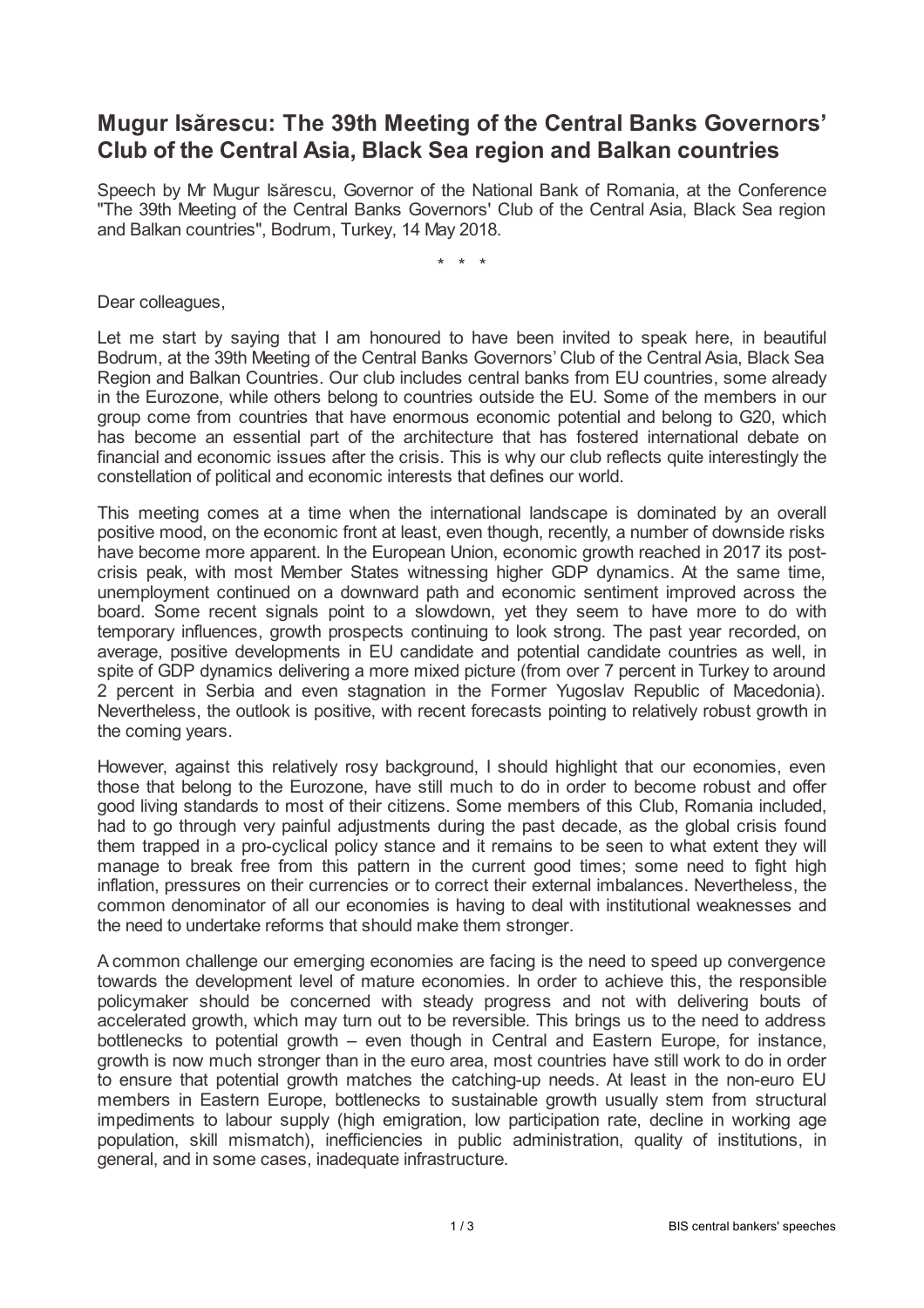While inflation has reemerged in Central, Eastern and South-Eastern European countries, in most cases it remains tepid (broadly, around 2 percent). Nevertheless, it has spiked in such cases as Romania and Turkey, where it currently stands at 5 percent and 11 percent respectively. Part of this reemergence is related to the global cycle, as it comes from international commodity prices, with idiosyncratic supply-side factors and domestic demand pressures accounting for the rest of the explanation. These latter two sources are particularly relevant in Romania, where changes in indirect taxation and regulated utility prices have played a significant role in the recent inflationary spell, adding to the underlying inflationary pressures stemming from the opening of the positive output gap (to which contributed a persistently expansionary fiscal policy), increases in wage costs, and, last but not least, an upward adjustment in inflation expectations.

As a matter of fact, significant acceleration in wage growth is a common feature of the non-euro EU member group. Nevertheless, in most cases this has not led to a deterioration in the current account positions, which remained in surplus. Unfortunately, Romania appears as an outlier within the group: while its current deficit is well below pre-crisis levels, it widened rapidly from a minimum of 0.7 percent in 2014 to 3.4 percent in 2017, which puts Romania closer to the group of EU candidate countries (around 5.5 percent in Serbia and Turkey). Against such a background, it is no wonder that – while the monetary stance remains largely accommodative –, the picture is quite heterogeneous regarding inflation expectations, inflation targets, and policy tools used.

Romania has already started the tightening of monetary policy by hiking the rate three times this year, after further narrowing the corridor around the policy rate last year, but going forward we believe a gradual approach is warranted. And this brings us to the issue of monetary policy normalisation. What I believe most people understand by this concept is a return to the standard operating mode of monetary policy, i.e. the withdrawal of the unconventional policy tools deployed during the crisis, which would entail a gradual increase in short-term interest rates and a gradual unwinding of bloated central bank balance sheets. The latter is by far the most challenging process, as the impact on global asset prices is a delicate issue, which not only requires good planning and favorable macroeconomic conditions, but is also bound to be lengthy.

As regards the other element of policy normalisation – the increase in short-term interest rates –, while less controversial, it is by no means problem-free, considering its implications for financial stability. To quote the BIS Annual Report 2017, "policy normalisation presents unprecedented challenges, given the current high debt levels and unusual uncertainty".

The increase in short-term interest rates is an element of normalisation that also applies to the central banks that did not step out of the conventional framework – and this is the case in most Central, Eastern and South-Eastern European countries. Personally, I see normalisation as amounting ultimately to a return to real positive interest rates. I doubt, however, that this will be a swift process. In the case of Romania, the steps taken so far along the road to policy normalisation, were facilitated by two favourable developments in the banking sector.

First, the NPL ratio dropped from above 20 percent at end-2014 to almost 6 percent presently, making it the largest adjustment in the EU over a relatively short time period. At the core of this adjustment were conservative requirements for provisioning NPLs, our hands-on supervisory approach, and a fiscal facility that was conducive to the development of the secondary market for NPLs. Second, the share of leu-denominated loans in the total stock of loans has increased from one third prior to the crisis to two thirds nowadays, with the benefit of reducing contagion risk and improving the transmission mechanism of the monetary policy.

However, it would be risky to press ahead too fast. In the case of the ECB, while the tapering of its QE has already started, an upward move in the interest rate is not likely to happen soon. As for peer countries such as Poland and Hungary, their macroeconomic conditions do not seem to